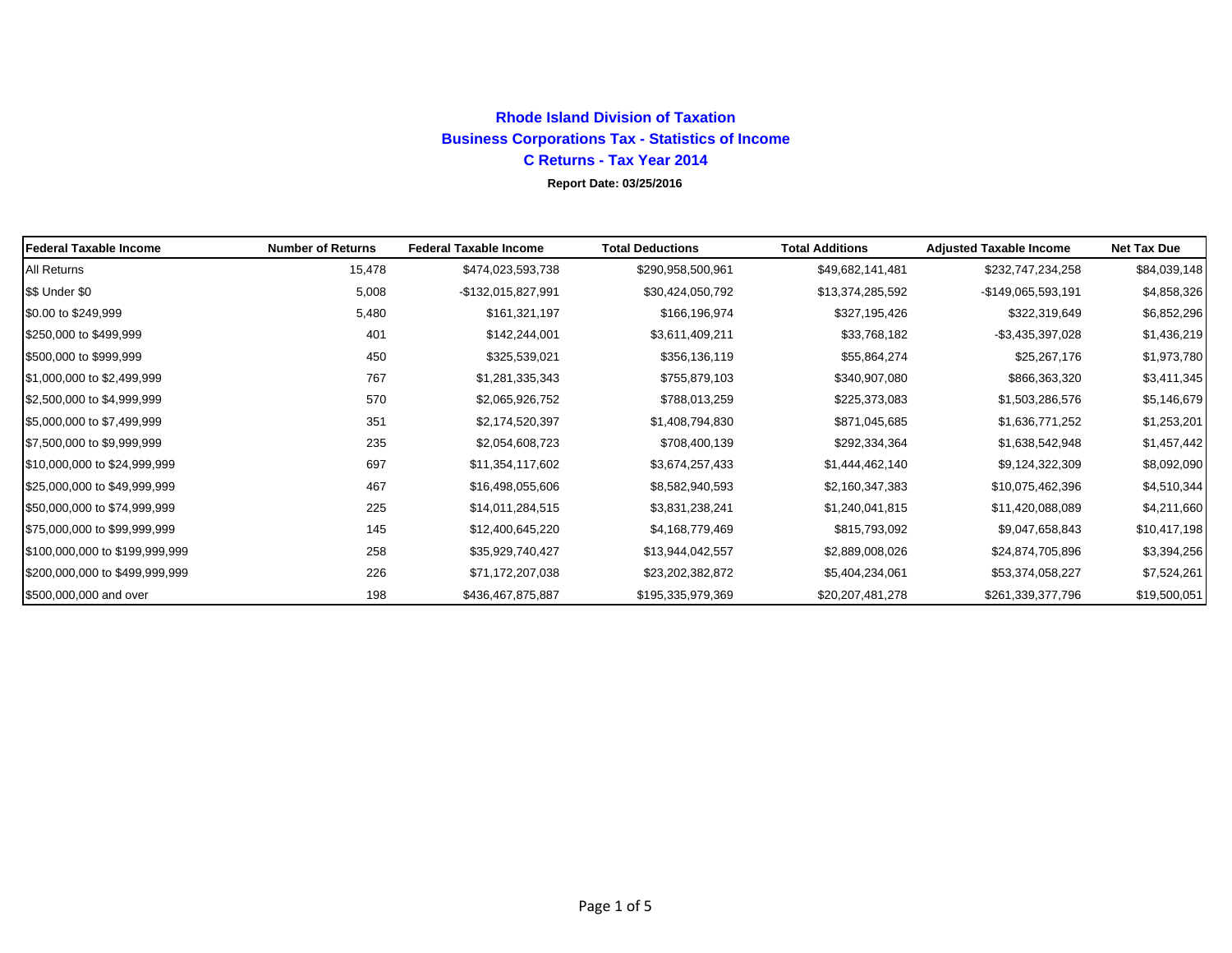#### **Rhode Island Division of Taxation Business Corporations Tax - Statistics of Income C Returns - Deductions from Federal Taxable Income - Tax Year 2014 Report Date: 03/25/2016**

|                                | Number of |       | <b>Net Operating Loss</b> | <b>Special Deductions</b> |                   | <b>Exempt Dividends and Interest</b> |                  | Foreign Dividends and Gross-Up |                  | <b>Bonus Depreciation and Sec 179</b> |                  | <b>Discharge of Indebtedness</b> |                 |
|--------------------------------|-----------|-------|---------------------------|---------------------------|-------------------|--------------------------------------|------------------|--------------------------------|------------------|---------------------------------------|------------------|----------------------------------|-----------------|
| <b>Federal Taxable Income</b>  | Returns   | Count | Amount                    | Count                     | Amount            | Count                                | Amount           | Count                          | Amount           | Count                                 | Amount           | Count                            | Amount          |
| All Returns                    | 15,478    | 2.432 | \$60,236,928,927          | 1.286                     | \$157,489,872,004 | 1,098                                | \$28,356,167,788 | 521                            | \$10,485,731,908 | 5,092                                 | \$31,913,721,367 | 56                               | \$2,476,078,967 |
| \$\$ Under \$0                 | 5,008     | 282   | \$10,898,734,713          | 309                       | \$3,881,046,655   | 313                                  | \$4,503,881,386  | 124                            | \$891,968,425    | 1.577                                 | \$8,901,357,153  | 16                               | \$1,347,062,460 |
| \$0.00 to \$249,999            | 5.480     | 1.192 | \$77,190,093              | 193                       | \$23,186,713      | 62                                   | \$11,630,940     | 8                              | \$257,021        | 1.027                                 | \$53,922,893     |                                  | \$9,314         |
| \$250,000 to \$499,999         | 401       | 79    | \$3,591,684,782           | 37                        | \$5,575,550       | 23                                   | \$731,092        |                                | \$254,075        | 169                                   | \$13,163,712     |                                  | \$0             |
| \$500,000 to \$999,999         | 450       | 84    | \$231,010,746             | 24                        | \$4,426,723       | 17                                   | \$25,428,406     |                                | \$2,400,272      | 199                                   | \$92,349,972     |                                  | \$520,000       |
| \$1,000,000 to \$2,499,999     | 767       | 155   | \$439,446,453             | 54                        | \$19,484,907      | 59                                   | \$50,062,172     | 15                             | \$10,095,775     | 347                                   | \$235,230,714    |                                  | \$1,559,082     |
| \$2,500,000 to \$4,999,999     | 570       | 122   | \$435,858,217             | 43                        | \$63,343,521      | 49                                   | \$95,439,790     | 18                             | \$10,741,480     | 291                                   | \$182,597,339    |                                  | \$32,912        |
| \$5,000,000 to \$7,499,999     | 351       | 61    | \$410,813,848             | 37                        | \$165,448,913     | 29                                   | \$107,565,774    | 12                             | \$13,321,152     | 169                                   | \$705,643,593    |                                  | \$6,001,550     |
| \$7,500,000 to \$9,999,999     | 235       | 35    | \$218,734,338             | 22                        | \$139,808,887     | 26                                   | \$65,960,888     | 14                             | \$44,637,372     | 112                                   | \$239,258,654    | $\Omega$                         | \$0             |
| \$10,000,000 to \$24,999,999   | 697       | 118   | \$1,211,047,747           | 91                        | \$1,054,793,109   | 90                                   | \$349,152,975    | 45                             | \$95,199,973     | 366                                   | \$939,485,559    | 6                                | \$24,578,070    |
| \$25,000,000 to \$49,999,999   | 467       | 95    | \$4,403,011,317           | 88                        | \$1,627,290,138   | 73                                   | \$861,433,363    | 50                             | \$129,428,656    | 237                                   | \$1,527,872,337  | 3                                | \$33,904,782    |
| \$50,000,000 to \$74,999,999   | 225       | 40    | \$1,381,187,513           | 56                        | \$1,023,234,203   | 41                                   | \$226,162,719    | 15                             | \$28,228,989     | 123                                   | \$1,115,190,055  |                                  | \$57,234,762    |
| \$75,000,000 to \$99,999,999   | 145       | 32    | \$1,626,380,940           | 40                        | \$1,439,222,817   | 44                                   | \$379,434,636    | 25                             | \$194,112,889    | 75                                    | \$520,038,136    |                                  | \$9,590,051     |
| \$100,000,000 to \$199,999,999 | 258       | 44    | \$3,305,789,553           | 85                        | \$6,332,750,089   | 76                                   | \$1,220,004,760  | 52                             | \$477,646,383    | 156                                   | \$2,547,246,447  |                                  | \$60,605,325    |
| \$200,000,000 to \$499,999,999 | 226       | 44    | \$5,538,250,722           | 90                        | \$7,689,024,506   | 90                                   | \$4,059,424,855  | 63                             | \$1,443,870,119  | 129                                   | \$4,219,774,799  |                                  | \$252,037,871   |
| \$500,000,000 and over         | 198       | 49    | \$26,467,787,945          | 117                       | \$134,021,235,273 | 106                                  | \$16,399,854,032 | 78                             | \$7,143,569,327  | 115                                   | \$10,620,590,004 |                                  | \$682,942,788   |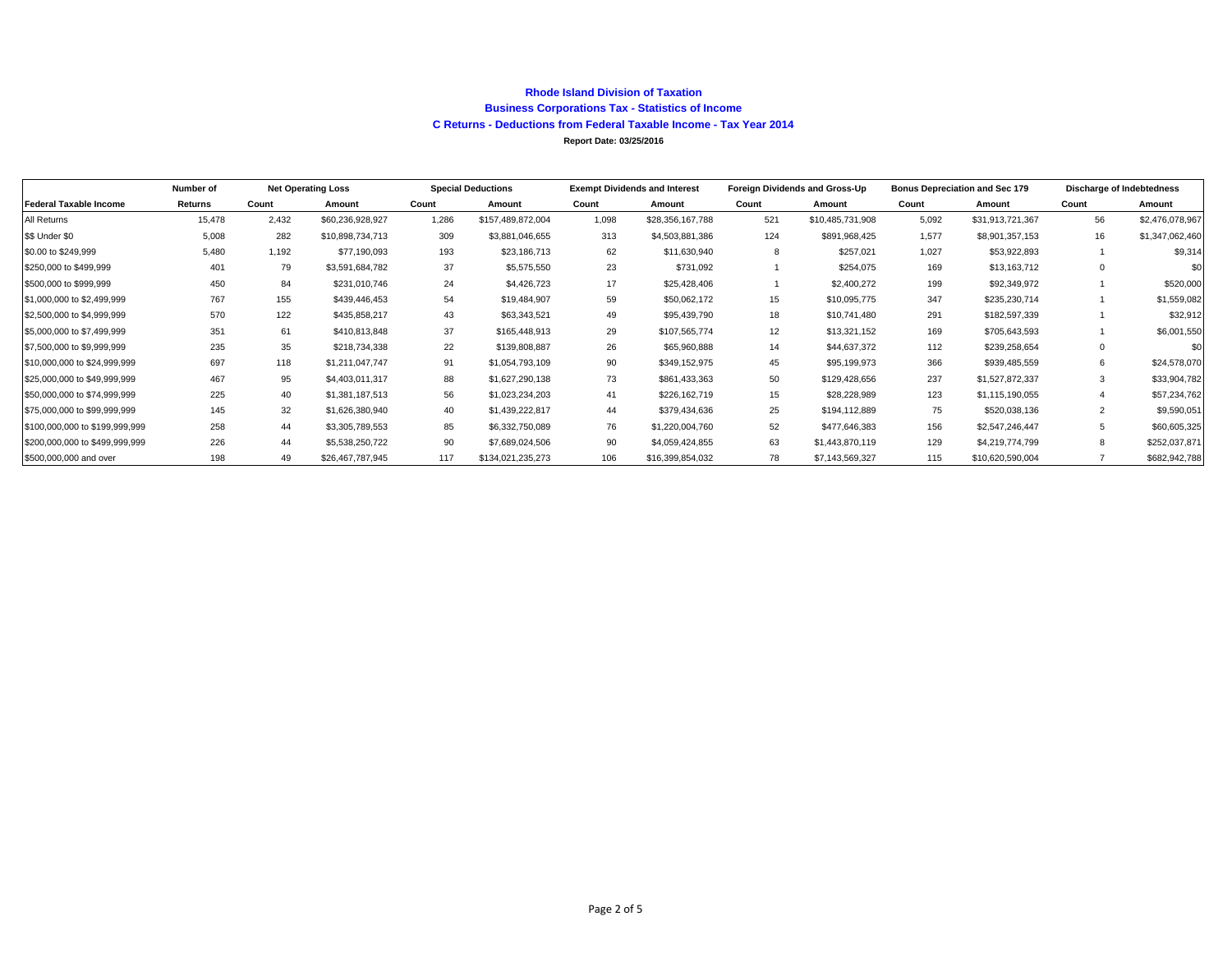#### **Rhode Island Division of Taxation Business Corporations Tax - Statistics of Income C Returns - Additions to Federal Taxable Income - Tax Year 2014 Report Date: 03/25/2016**

|                                | Number of |       | Interest Income | <b>Rhode Island Corporate Taxes</b> |               |       | <b>Bonus Depreciation and Sec 179</b> |                | <b>Captive REIT Dividends Paid Deductions</b> | <b>Domestic Production Activity</b> |                  |  |
|--------------------------------|-----------|-------|-----------------|-------------------------------------|---------------|-------|---------------------------------------|----------------|-----------------------------------------------|-------------------------------------|------------------|--|
| Federal Taxable Income         | Returns   | Count | Amount          | Count                               | Amount        | Count | Amount                                | Count          | Amount                                        | Count                               | Amount           |  |
| All Returns                    | 15,478    | 425   | \$2,135,765,517 | 8,462                               | \$802,236,771 | 3,411 | \$34,568,025,569                      | 11             | \$526,621,782                                 | 723                                 | \$11,649,491,842 |  |
| \$\$ Under \$0                 | 5,008     | 106   | \$658,868,474   | 2,805                               | \$202,214,804 | 1,000 | \$11,894,957,528                      | $\overline{2}$ | \$5,545,909                                   | 54                                  | \$612,698,877    |  |
| \$0.00 to \$249,999            | 5,480     | 24    | \$272,117       | 2,132                               | \$6,968,757   | 540   | \$50,400,205                          | 3              | \$269,176,207                                 | 37                                  | \$378,140        |  |
| \$250,000 to \$499,999         | 401       | 11    | \$1,905,425     | 230                                 | \$1,987,198   | 106   | \$14,858,978                          | $\mathbf 0$    | \$0                                           | 16                                  | \$15,016,581     |  |
| \$500,000 to \$999,999         | 450       | 10    | \$1,326,363     | 290                                 | \$5,317,446   | 136   | \$47,340,137                          | $\mathbf 0$    | \$0                                           | 22                                  | \$1,880,328      |  |
| \$1,000,000 to \$2,499,999     | 767       | 24    | \$2,972,777     | 488                                 | \$13,628,714  | 244   | \$309,114,135                         |                | \$1,508,600                                   | 42                                  | \$13,682,854     |  |
| \$2,500,000 to \$4,999,999     | 570       | 21    | \$13,215,233    | 410                                 | \$14,979,665  | 218   | \$161,368,362                         | $\mathbf 0$    | \$0                                           | 50                                  | \$35,809,823     |  |
| \$5,000,000 to \$7,499,999     | 351       | 17    | \$5,231,967     | 232                                 | \$7,818,389   | 140   | \$820,352,263                         | $\mathbf 0$    | \$0                                           | 31                                  | \$37,643,066     |  |
| \$7,500,000 to \$9,999,999     | 235       | 10    | \$3,631,784     | 177                                 | \$40,244,844  | 97    | \$222,078,545                         | $\mathbf 0$    | \$0                                           | 29                                  | \$26,379,191     |  |
| \$10,000,000 to \$24,999,999   | 697       | 39    | \$104,680,734   | 508                                 | \$46,116,442  | 289   | \$1,149,126,719                       | $\mathbf 0$    | \$0                                           | 87                                  | \$144,538,245    |  |
| \$25,000,000 to \$49,999,999   | 467       | 29    | \$122,937,627   | 356                                 | \$65,078,156  | 179   | \$1,732,292,667                       |                | \$7,406,956                                   | 71                                  | \$232,631,977    |  |
| \$50,000,000 to \$74,999,999   | 225       | 26    | \$72,632,117    | 180                                 | \$68,267,187  | 88    | \$975,307,287                         | $\mathbf 0$    | \$0                                           | 35                                  | \$123,835,224    |  |
| \$75,000,000 to \$99,999,999   | 145       | 11    | \$11,832,596    | 112                                 | \$34,031,512  | 63    | \$607,801,491                         |                | \$9,726,370                                   | 38                                  | \$152,401,123    |  |
| \$100,000,000 to \$199,999,999 | 258       | 26    | \$147,723,012   | 209                                 | \$50,800,335  | 119   | \$2,042,376,025                       |                | \$6,023,925                                   | 65                                  | \$642,084,729    |  |
| \$200,000,000 to \$499,999,999 | 226       | 31    | \$111,746,090   | 179                                 | \$149,018,993 | 95    | \$3,451,373,719                       | $\mathbf 0$    | \$0                                           | 73                                  | \$1,692,095,259  |  |
| \$500,000,000 and over         | 198       | 40    | \$876,789,201   | 154                                 | \$95,764,329  | 97    | \$11,089,277,508                      | $\overline{2}$ | \$227,233,815                                 | 73                                  | \$7,918,416,425  |  |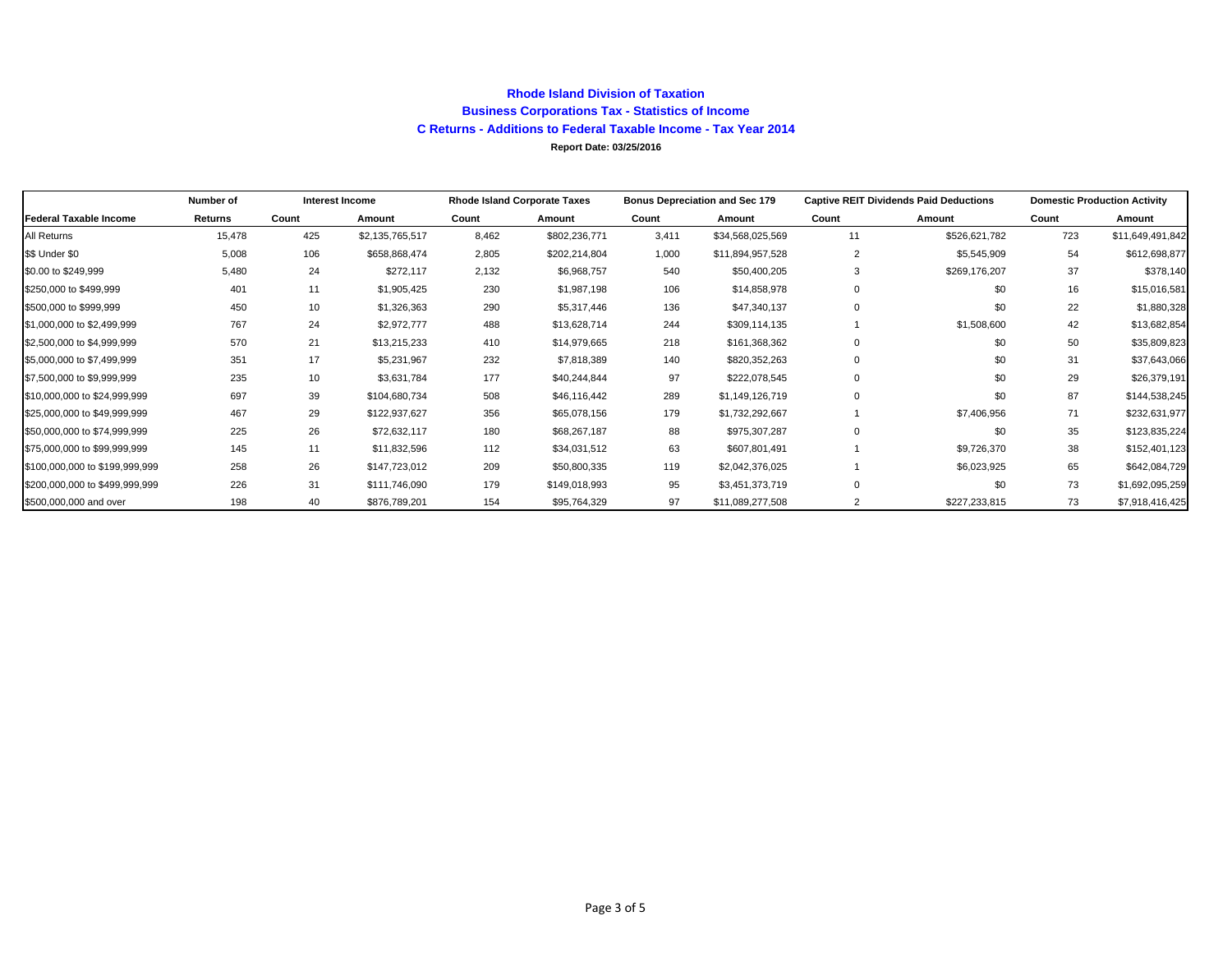#### **Rhode Island Division of Taxation Business Corporations Tax - Statistics of Income C Returns - Credits - Tax Year 2014 Report Date: 03/25/2016**

|                                |           |       |                           |                       |           |                |                       |                | <b>Research and Development</b> |                |          |                |                        |       |             |                |                      |
|--------------------------------|-----------|-------|---------------------------|-----------------------|-----------|----------------|-----------------------|----------------|---------------------------------|----------------|----------|----------------|------------------------|-------|-------------|----------------|----------------------|
|                                | Number of |       | <b>Historic Structure</b> | <b>Motion Picture</b> |           |                | <b>Investment Tax</b> |                | Expense                         |                | Property |                | <b>Enterprise Zone</b> |       | Scholarship |                | <b>Other Credits</b> |
| <b>Federal Taxable Income</b>  | Returns   | Count | Amount                    | Count                 | Amount    | Count          | Amount                | Count          | Amount                          | Count          | Amount   | Count          | Amount                 | Count | Amount      | Count          | Amount               |
| All Returns                    | 15,478    |       | \$327,162                 | $\overline{2}$        | \$340,708 | 54             | \$19,443,663          | 50             | \$9,167,112                     | $\overline{2}$ | \$27,432 | 5              | \$420,735              |       | \$4,500     | $\overline{2}$ | \$864,893            |
| \$\$ Under \$0                 | 5,008     |       | \$0                       | $\Omega$              | \$0       | 6              | 163,893               | 11             | \$1,715,484                     |                | \$26,932 | $\Omega$       | \$0                    |       | \$4,500     |                | \$59                 |
| \$0.00 to \$249,999            | 5,480     |       | \$0                       | $\Omega$              | \$0       | 14             | \$34,587              | 5              | \$24,260                        |                | \$500    | $\Omega$       | \$0                    |       | \$0         |                | \$С                  |
| \$250,000 to \$499,999         | 401       |       | \$0                       | $\Omega$              | \$0       | 4              | \$45,631              | 3              | \$25,770                        | $\mathbf 0$    | \$0      |                | \$0                    |       | \$0         |                | \$С                  |
| \$500,000 to \$999,999         | 450       |       | \$0                       | $\Omega$              | \$0       |                | \$5,595               | $\overline{2}$ | \$3,825                         | $\mathbf 0$    | \$0      |                | \$0                    |       | \$0         |                | \$С                  |
| \$1,000,000 to \$2,499,999     | 767       |       | \$0                       | $\Omega$              | \$0       | 5              | \$169,307             | 3              | \$338,436                       | $\mathbf 0$    | \$0      | $\Omega$       | \$0                    |       | \$0         |                | \$0                  |
| \$2,500,000 to \$4,999,999     | 570       |       | \$0                       | $\Omega$              | \$0       | 6              | \$716,784             | 3              | \$81,079                        | $\mathbf 0$    | \$0      | $\overline{2}$ | \$133,850              |       | \$0         |                | \$864,834            |
| \$5,000,000 to \$7,499,999     | 351       |       | \$327,162                 |                       | \$5,743   |                | \$96,430              |                | \$75,423                        | 0              | \$0      |                | \$0                    |       | \$0         |                | \$C                  |
| \$7,500,000 to \$9,999,999     | 235       |       | \$0                       | $\Omega$              | \$0       |                | \$21,200              | 3              | \$530,012                       | $\Omega$       | \$0      |                | \$0                    |       | \$0         |                | \$С                  |
| \$10,000,000 to \$24,999,999   | 697       |       | \$0                       | $\Omega$              | \$0       |                | \$47,749              | $\overline{2}$ | \$66,444                        | 0              | \$0      |                | \$0                    |       | \$0         |                | \$С                  |
| \$25,000,000 to \$49,999,999   | 467       |       | \$0                       | 0                     | \$0       | 2              | \$1,492,713           |                | \$339,012                       | 0              | \$0      | $\Omega$       | \$0                    |       | \$0         |                | \$С                  |
| \$50,000,000 to \$74,999,999   | 225       |       | \$0                       | 0                     | \$0       | 2              | \$72,561              |                | \$1,178,414                     | $\mathbf 0$    | \$0      |                | \$166,885              |       | \$0         |                | \$С                  |
| \$75,000,000 to \$99,999,999   | 145       |       | \$0                       | $\Omega$              | \$0       | 3              | \$3,200,225           |                | \$1,918,359                     | $\Omega$       | \$0      | $\Omega$       | \$0                    |       | \$0         |                | \$С                  |
| \$100,000,000 to \$199,999,999 | 258       |       | \$0                       | $\Omega$              | \$0       | 3              | \$163,316             |                | \$427,338                       | $\Omega$       | \$0      | $\overline{2}$ | \$120,000              |       | \$0         |                | \$С                  |
| \$200,000,000 to \$499,999,999 | 226       |       | \$0                       | $\Omega$              | \$0       | $\overline{2}$ | \$2,622,391           | 3              | \$99,947                        | $\Omega$       | \$0      |                | \$0                    |       | \$0         |                | \$C                  |
| \$500,000,000 and over         | 198       |       | \$0                       |                       | \$334,965 | 3              | \$9,591,281           | 6              | \$2,343,309                     |                | \$0      |                | \$0                    |       | \$0         |                | \$С                  |